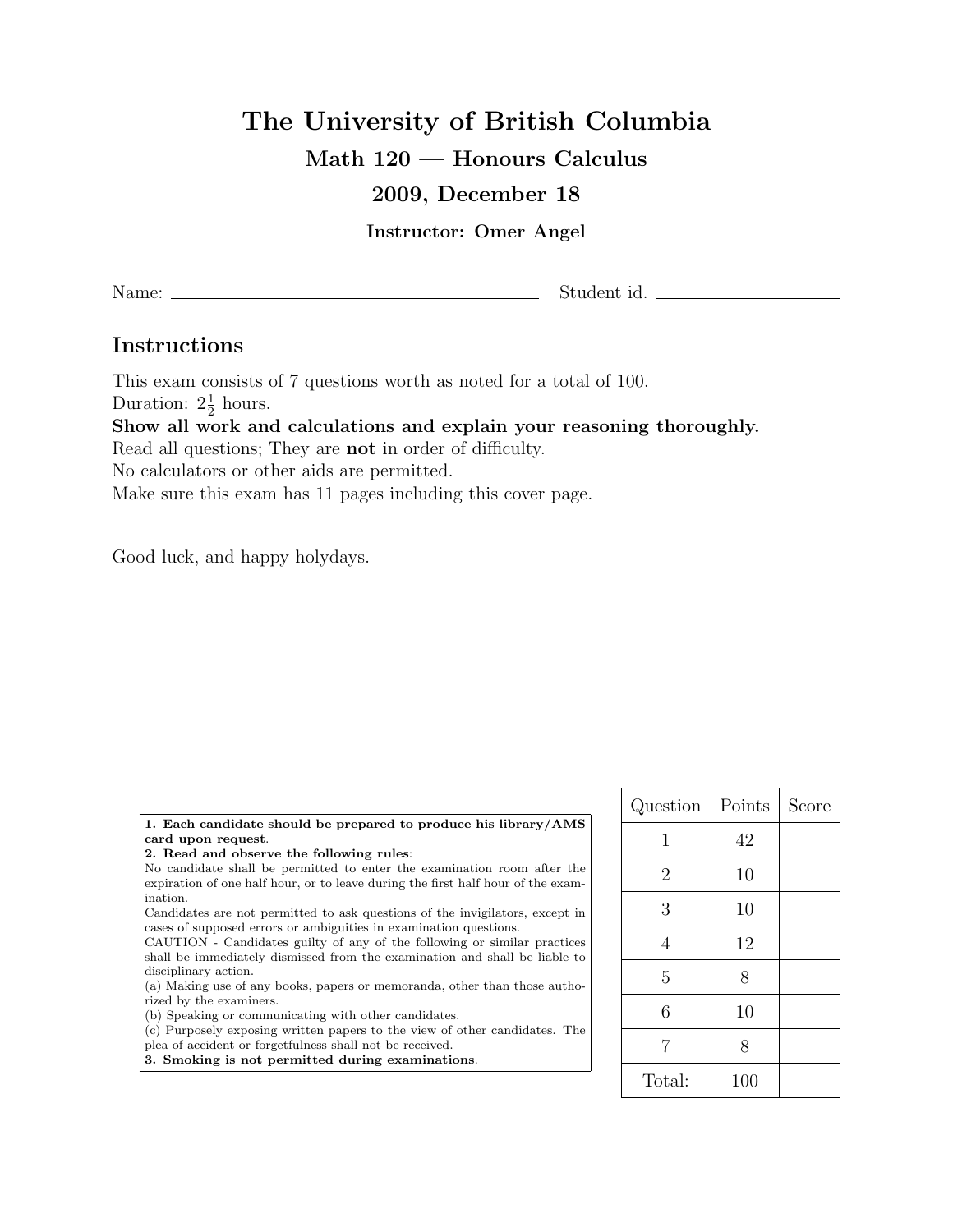- (42 points) 1. Short-Answer Questions. Put your answer in the box provided but show your work also. Each question is worth 3 marks. Not all questions are of equal difficulty. Full marks will be given for correct answers placed in the box; at most 1 mark will be given for incorrect answers. Unless otherwise stated, it is not necessary to simplify your answers in this question.
	- (a) Evaluate  $f'(x)$  if  $f = e^{x^2 + \cos x}$ .

Answer

(b) Evaluate  $\lim_{x\to 1} \frac{x^3 - e^{x-1}}{\sin(\pi x)}$  $\sin(\pi x)$ 

Answer

(c) Find  $f(2)$  if  $f'(x) = \pi f(x)$  for all x, and  $f(0) = 2$ .

| Answer |  |  |
|--------|--|--|
|        |  |  |
|        |  |  |
|        |  |  |
|        |  |  |
|        |  |  |
|        |  |  |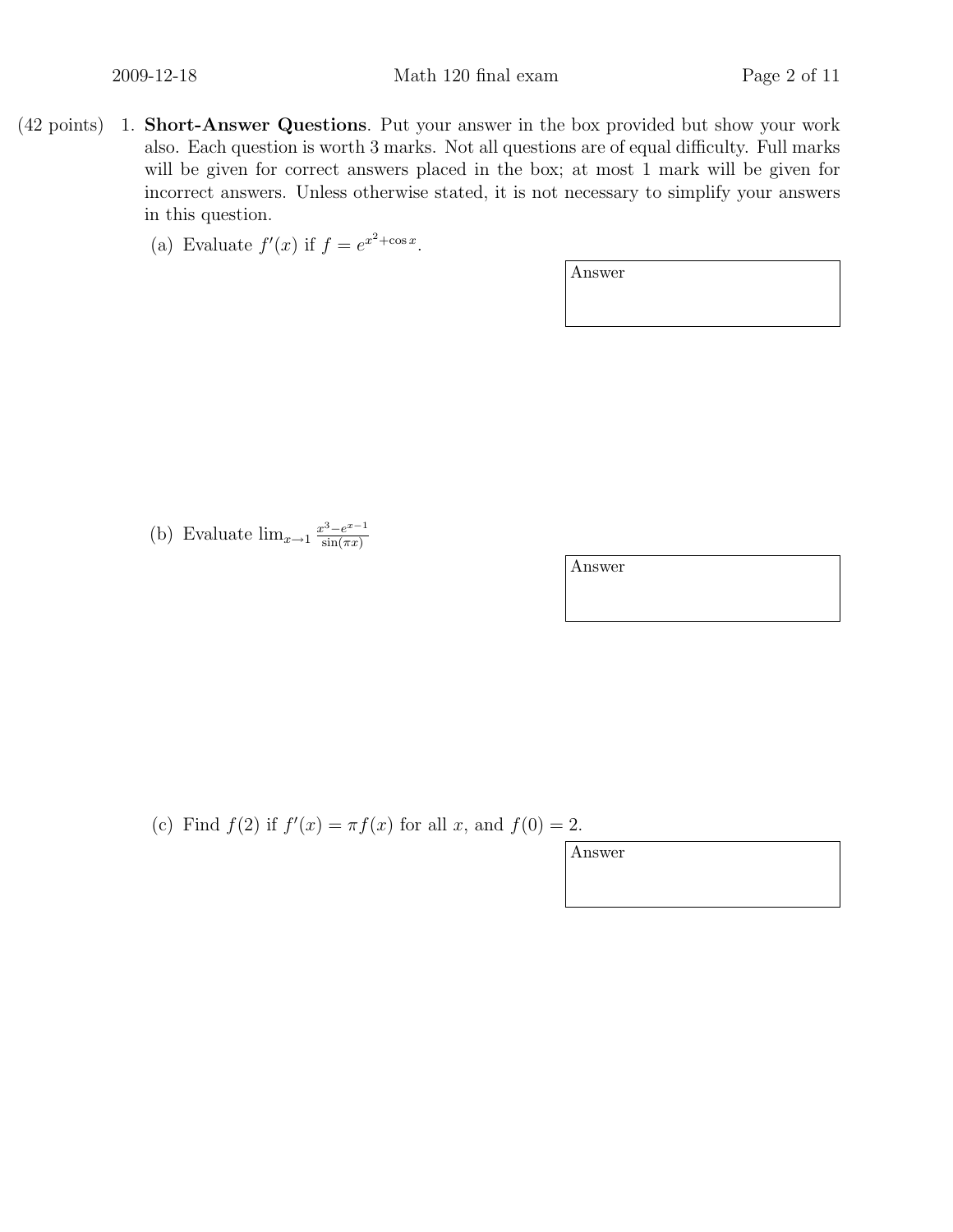(d) Evaluate 
$$
f'(x)
$$
 if  $f(x) = \sqrt{\frac{x-1}{x+1}}$ .

(e) Find  $\frac{dy}{dx}$  if  $xy + e^x + e^y = 1$ .

Answer

Answer

(f) Use a linear approximation to estimate  $\tan^{-1}(1.1)$ , using  $\tan^{-1} 1 = \pi/4$ .

Answer

(g) Let  $f(x) = x + \cos x$ , and  $g(y) = f^{-1}(y)$  be the inverse function. Determine  $g'(y)$ .

Answer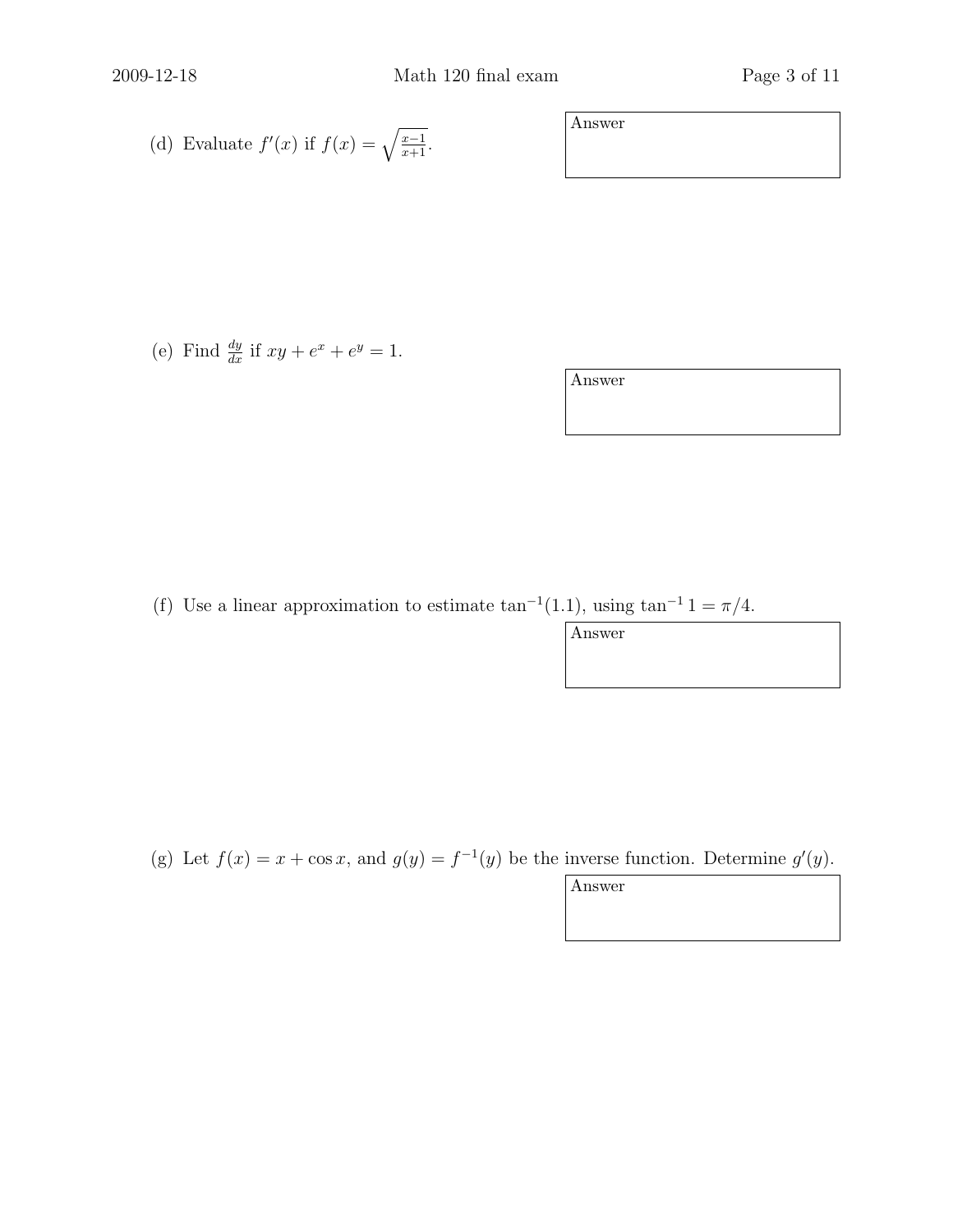(h) Find constants  $a, b$  so that the following function is differentiable:

$$
f(x) = \begin{cases} ax^2 + b & x \le 1 \\ e^x & x > 1. \end{cases}
$$

| Answer |  |
|--------|--|
|        |  |

(i) Find  $\lim_{n\to\infty} \frac{(n+1)^4 \sin n}{n^{6+\sin n}}$ .

Answer

(j) Perform one iteration of Newton's method for finding a root of  $x - \cos x$ , starting with  $x_0 = 0$ .

Answer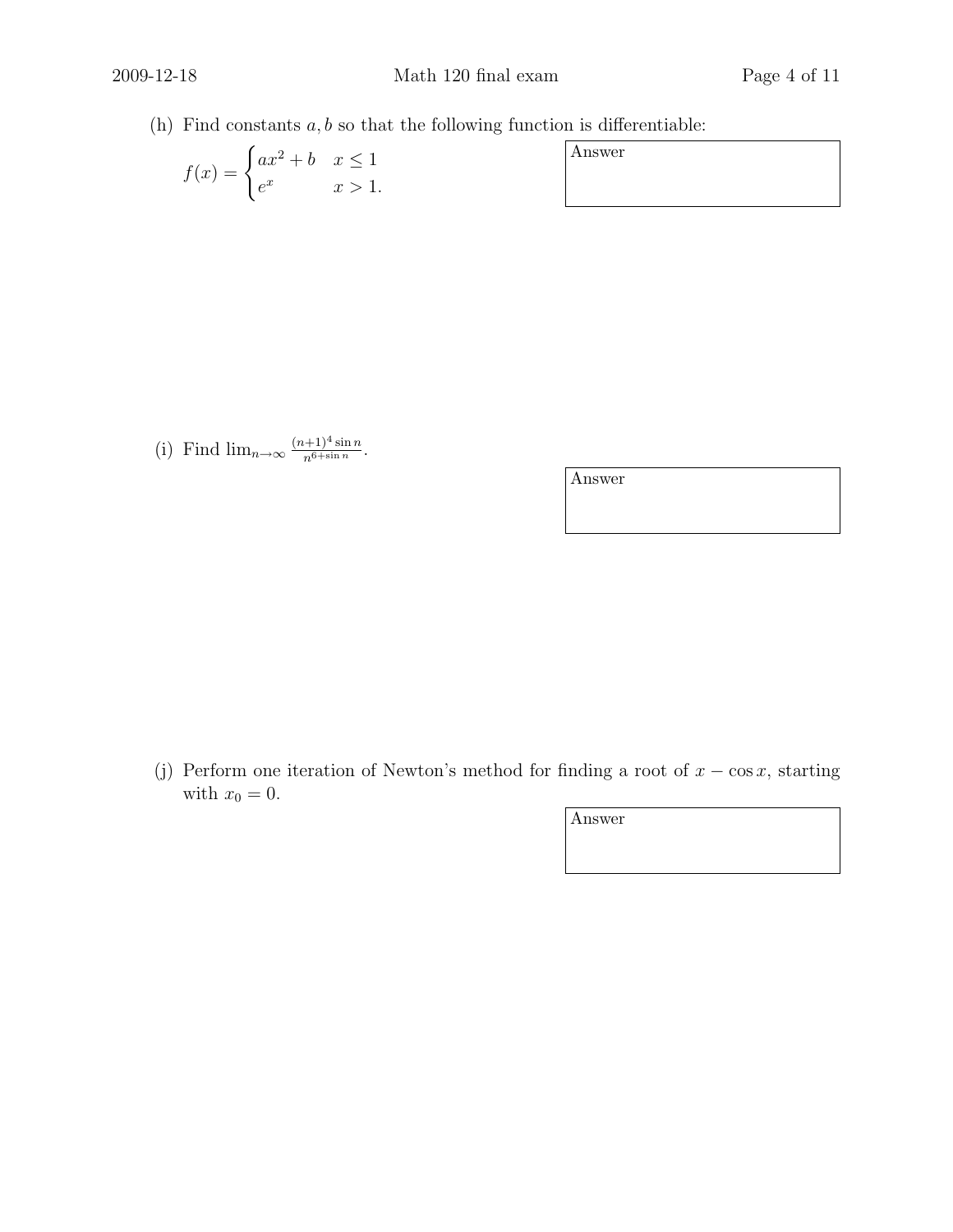(k) For which values of a is the function  $f(x) = \begin{cases} 0 & x \leq 0 \\ 0 & x \leq 0 \end{cases}$  $x^a \sin(\frac{1}{x})$   $x > 0$ differentiable at 0? Answer

(1) Find c so that  $\lim_{x\to 0} \frac{1+cx-\cos x}{e^{x^2}-1}$  $\frac{cx - \cos x}{e^{x^2} - 1}$  exists.

Answer

(m) Find the point promised by the mean value theorem for the function  $e^x$  on the interval  $[0, T]$ 

Answer

(n) Find the limit of  $a_n = \sqrt{n^2 + 5n} - n$ .

Answer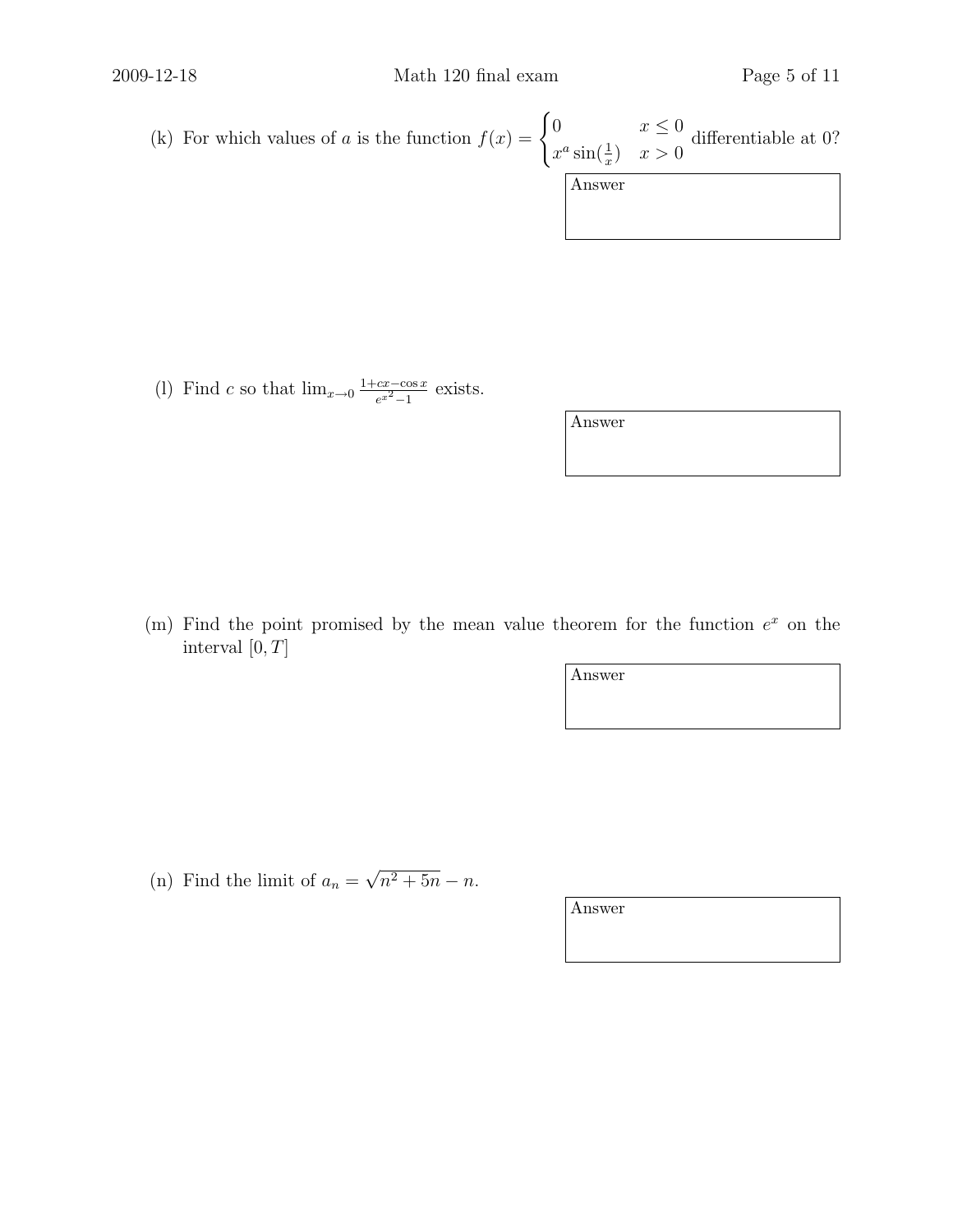Long answer questions. For questions 2–7, give detailed and jutified answers.

(10 points) 2. Find the maximal possible volume of a cylinder with surface area  $A$ . (The surface area consists of two discs and a  $(2\pi r \times h)$  strip.)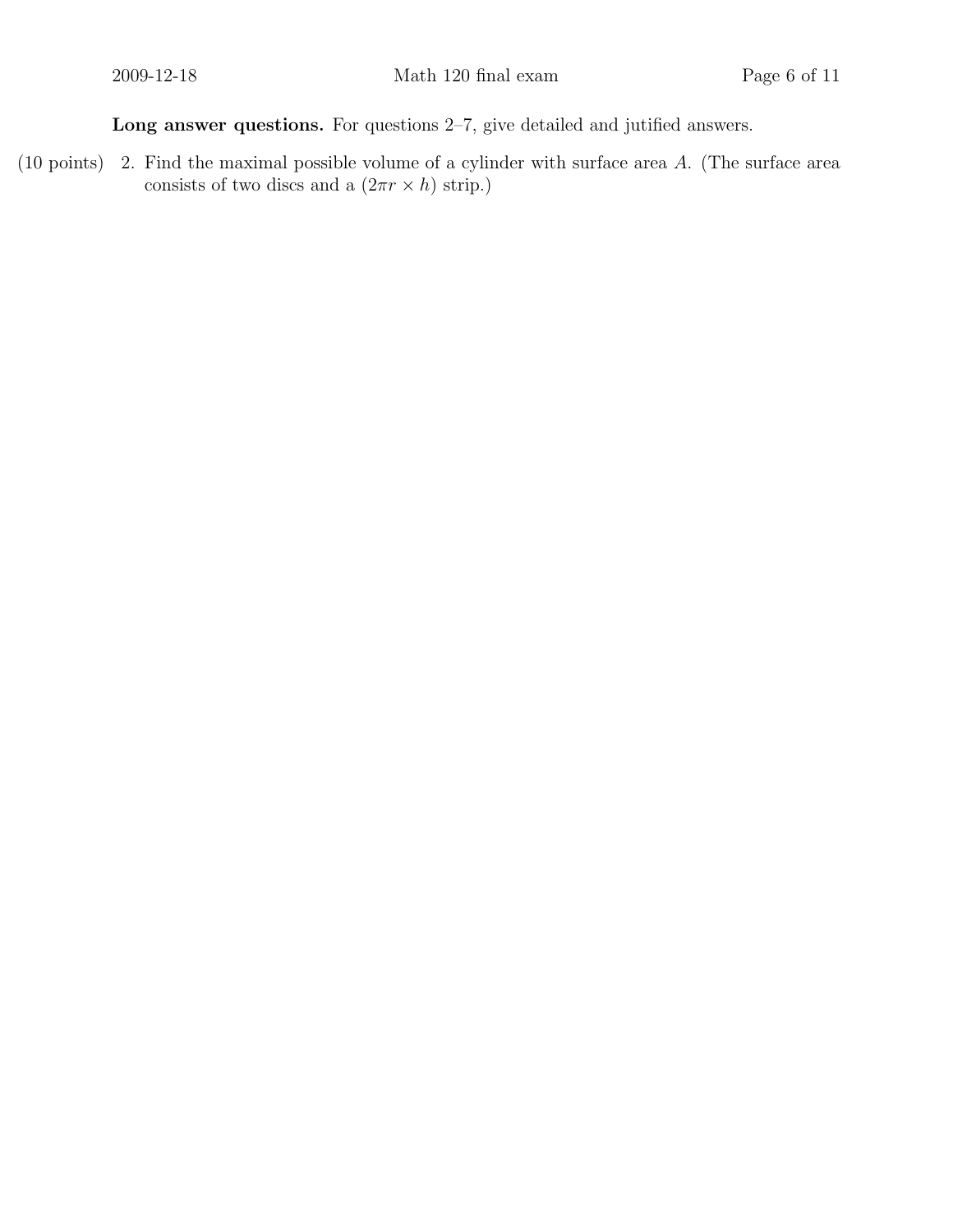- (10 points) 3. (a) Use the definition of the limit to prove  $\lim_{x\to 2}$ 1  $\boldsymbol{x}$ = 1 2 .
	- (b) Use the formal definition of the derivative to compute  $f'(x)$  if  $f(x) = \sqrt{1+x}$ . (You do not need to use the formal definition of limit.)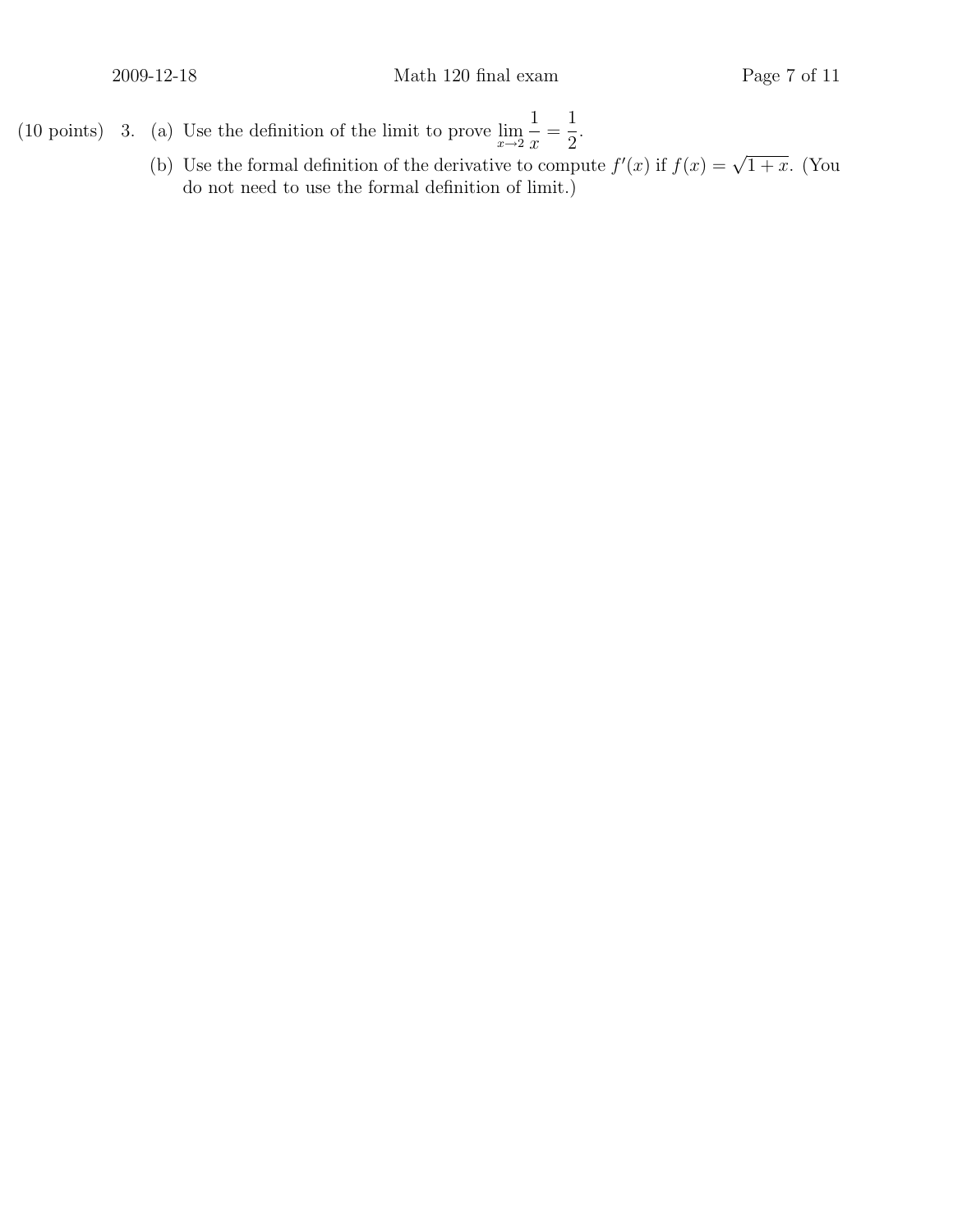(12 points) 4. Consider the function  $f(x) = xe^{-x^2/2}$ .

- (a) Find the limit of f as  $x \to \infty$  and  $x \to -\infty$ .
- (b) Find inflection points, intervals of increase, decrease, convexity and concavity. You may use without proof the formula  $f''(x) = (x^3 - 3x)e^{-x^2/2}$ .
- (c) Find local and global minima and maxima.
- (d) Use all the above to draw a graph for f. Indicate all special points on the graph.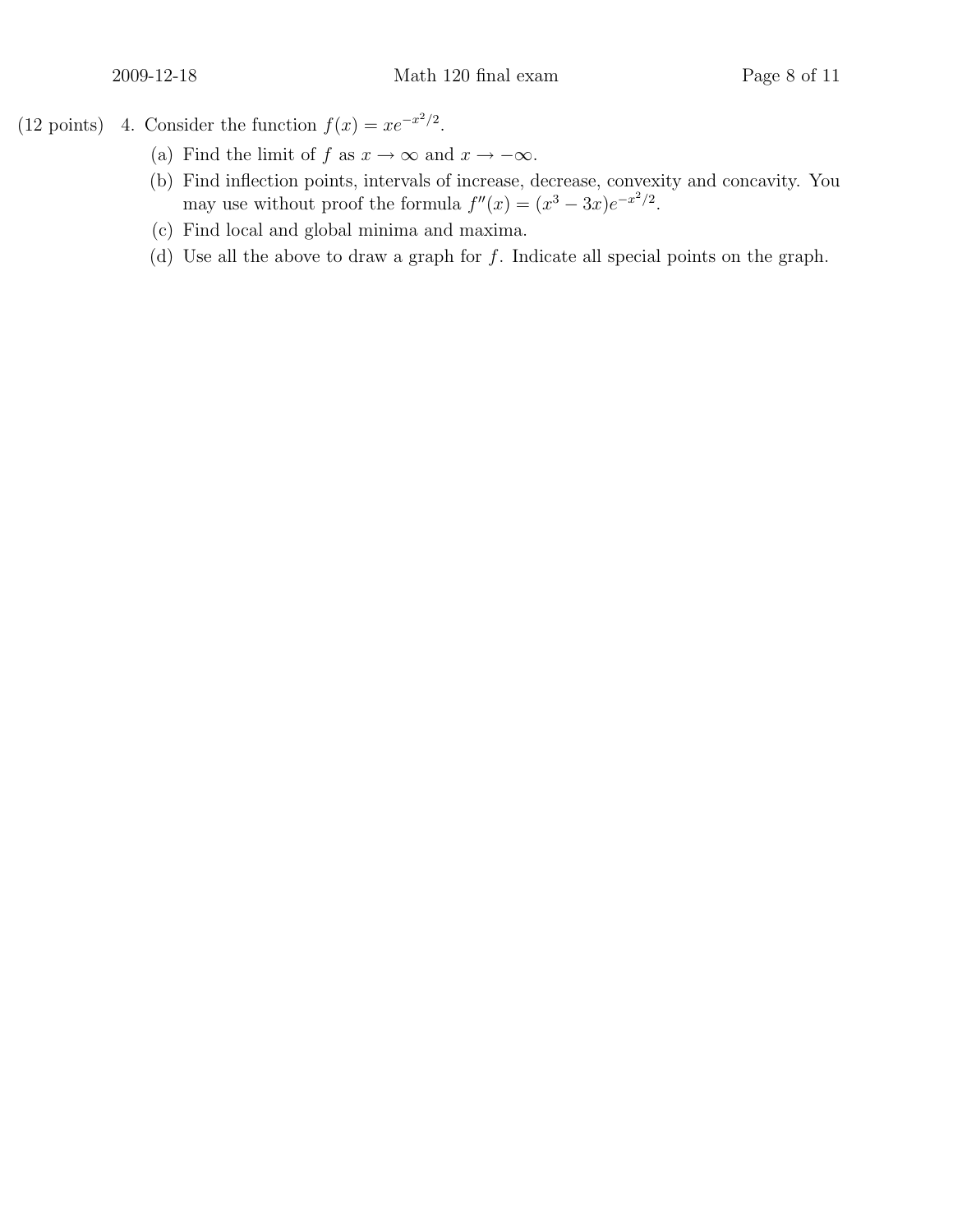(8 points) 5. Suppose  $f(0) = 0$  and  $f'(x) = \frac{1}{1+x^2}$  $\frac{1}{1 + e^{-f(x)}}$ . Prove that  $f(100) < 100$ .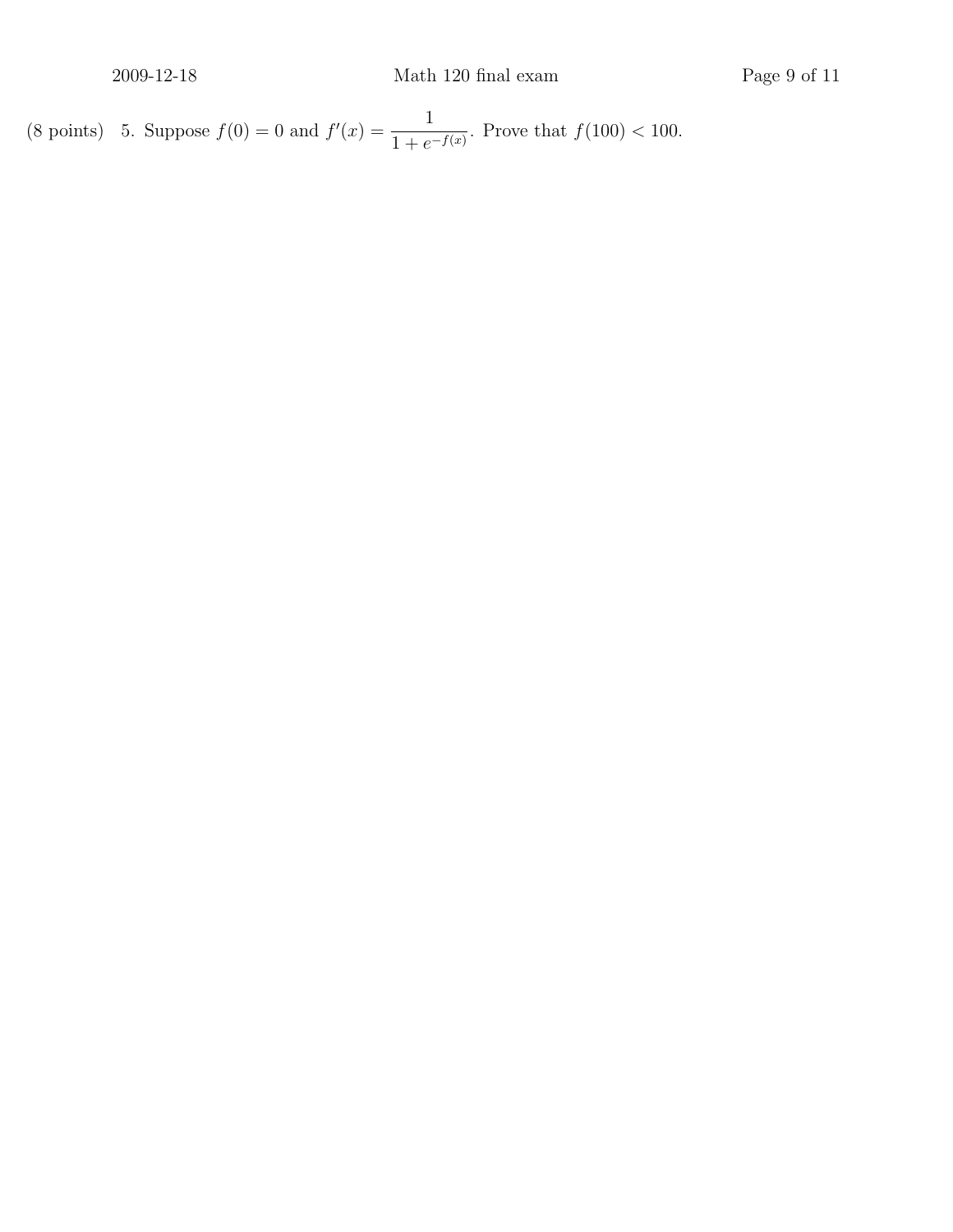- (10 points) 6. (a) Find  $P_8$ : the Taylor polynomial of order 8 for  $f(x) = e^{x^2}$  around  $x = 0$ .
	- (b) Use this to find  $f^{(8)}(0)$ .
	- (c) Give an upper bound on the error  $|f(x) P_8(x)|$  that is valid for all  $x \in [-1, 1]$ .